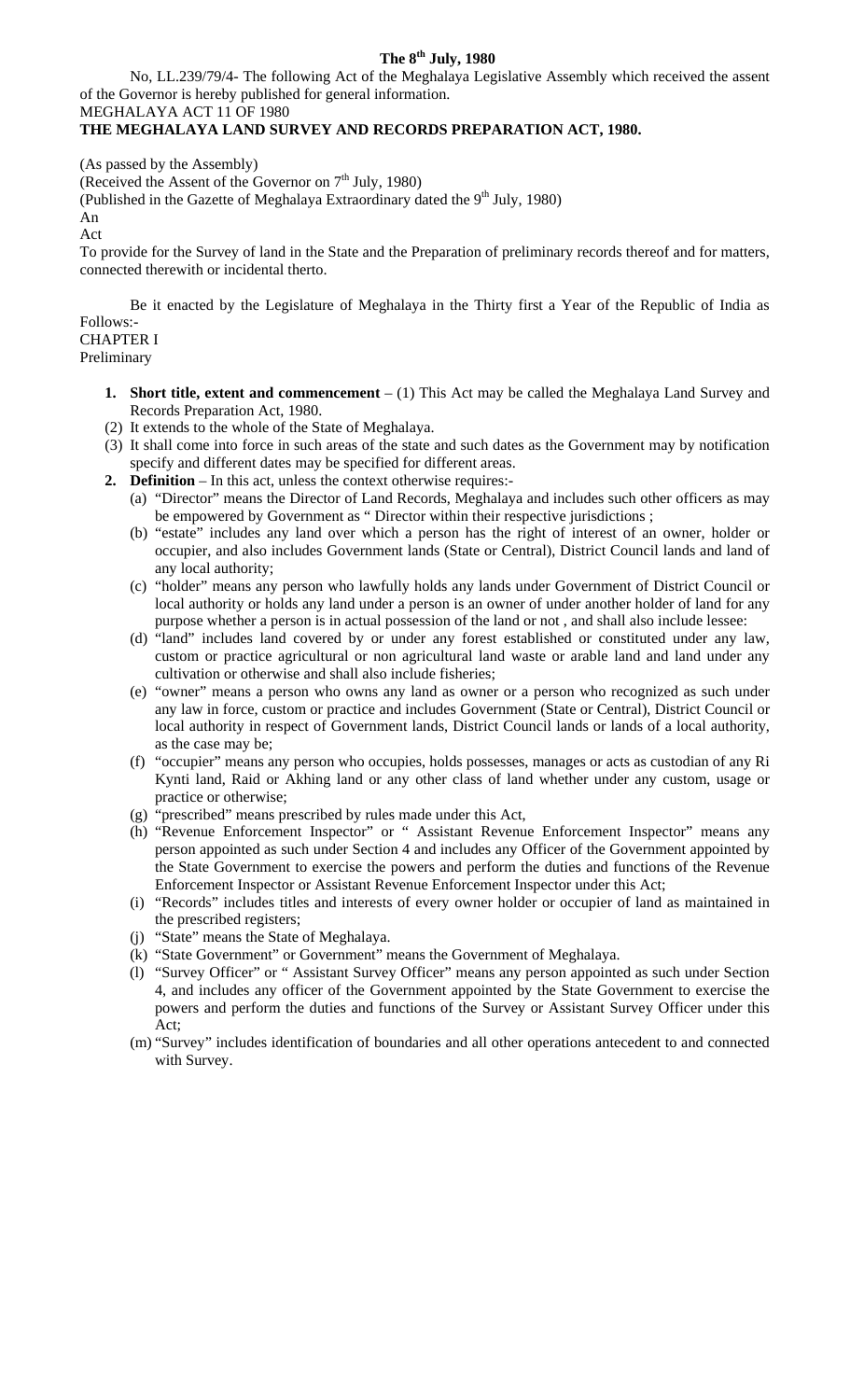#### **CHAPTER II Survey, Demarcation and Preparation of Records**

- **3. Powers of the State Government to order survey of land demarcation of boundaries and preparation of records** – Not withstanding anything contained in any law for the time being in force, or any custom or practice, the State Government may, by order published the Official Gazette direct a survey to be made and conducted of any land class or classes of land or area, as may be specified in the order, or the boundaries of all lands be demarcated and defined or that records all land and estate so surveyed or to be surveyed, be prepared.
- **4. Appointment of Officer, their duties and powers (1)** For all or any of the purposes of this Act, State Government may appoint one more survey Officers, Revenue Enforcement Inspector and any other Officer.

(2) Subject to the overall control of the State Government, the provisions of this Act and rules made there under, the Survey Officer and the Revenue Enforcement Inspector shall be under the control and supervise of the Director.

(3) Subject to order provisions of this Act, the Survey Officers shall in-charge of the Survey and demarcation of boundaries and the Revenue Enforcement Inspectors shall be in-charge the preparation of the cost within their respective jurisdictions. The Officers shall also exercise such other powers and perform such other duties and functions as may prescribed.

(4) Beside performing the duties and exercising the powers specified and conferred by and under this Act and the Rules made thereunder, the Survey Officer, the Revenue Enforcement Inspector and their Assistant shall perform such other duties and exercise such other duties and exercise such other powers as may specified or conferred upon them by the Director, general or special order with the approval of the State Government.

### **5. Publication of a proclamation before entering any lands.**

(1) Before entering any land for the purpose of Survey, demarcation of boundaries Preparation of records or for owners, holders or occupiers of the lands which are about to be surveyed and of the contermineous lands, and all persons employed on or connected and the management of, or otherwise interested in such lands, to attend either personally or by agent before the Survey Officer and or the Revenue Enforcement Inspector of their Assistants, or any other officer mentioned in the proclamation at such place and time and on such date as may specify in the proclamation (which shall not be less than fifteen days from the date of the proclamation) for the purpose of pointing out the boundaries production of documents if any or evident in support of their interest and of affording such assistance and information as may be required.

(2) The Director may also, be special notice, require any officer of the District Council or local authority, the Syiem, Lyngdoh, Wahadadar Dolloi, Laskar, Sirdar, Nokma and other village authority to attend before him or before the Survey Office, Revenue Enforcement Inspector or their Assistant or any Officer mentioned in the notice at such place and time and on such date (which shall not be less than 7 days from the date of service of the notice) as may be specified in the notice, for affording such information and assistance as may be necessary for the purposes of this Act.

(3) The Proclamation under this section shall be published:-

- (a) by serving a copy of the proclamation upon the District Council concerned, the Syiem, Lyngdoh, Wahadadar Dolloi, Laskar, Sirdar, Nokma and other village authority in whose jurisdiction any portion of the land about to be surveyed in situate.
- (b) by making public announcement in the villages concerned by such village authority as the Director may direct;
- (c) by publication in the Official Gazette and in at least 8 local Newspapers; and
- (d) by posting a copy thereof-
	- (i) at the Court of the Deputy Commissioner and the District Council Court of every District;
	- (ii) at the Office of every Sub-Divisional Office and Officer–in-Charge Administrative Unit;
	- (iii) at every Police Station within the jurisdiction of which any portion of the land about to be surveyed is situate.
	- (iv) At the Officer of every Block Department Officer within the District where the land is to be surveyed is situate;
	- (v) At any conspicuous place near the land to be surveyed, and
	- (vi) At such other place or places as the Director may direct.

(4) The Proclamation and the notice made under this section shall be in English as well as in Khasi or Garo in both and in any other languages as the Director may think necessary.

(5) **The Deputy Commissioner, Subdivisional Officer and the Officer-in-charge** of the Administrative Unit concerned shall be furnished with a copy of every proclamation or notice published or issued under this section.

**Entry upon lands –** After the expiry of the period of 15 days from the date of the proclamation made **6** under Section 5, Director, Survey Officer, Revenue Enforcement Inspector or any other Officer duly authorized by the Director may, between the hour of Sunrise and Sunset enter upon such lands, and do all things necessary for effecting the survey, demarcation of boundaries and preparation of the records whether any person mentioned in subsections (1) and (2) of section 5 attends or not:

 Provided that where for any of the purposes of this Act it is necessary to enter upon any other land of which no proclamation has been made under Section 5, such entry shall only be made after a notice of the intention so to enter has been served by the Survey Officer of the Revenue Enforcement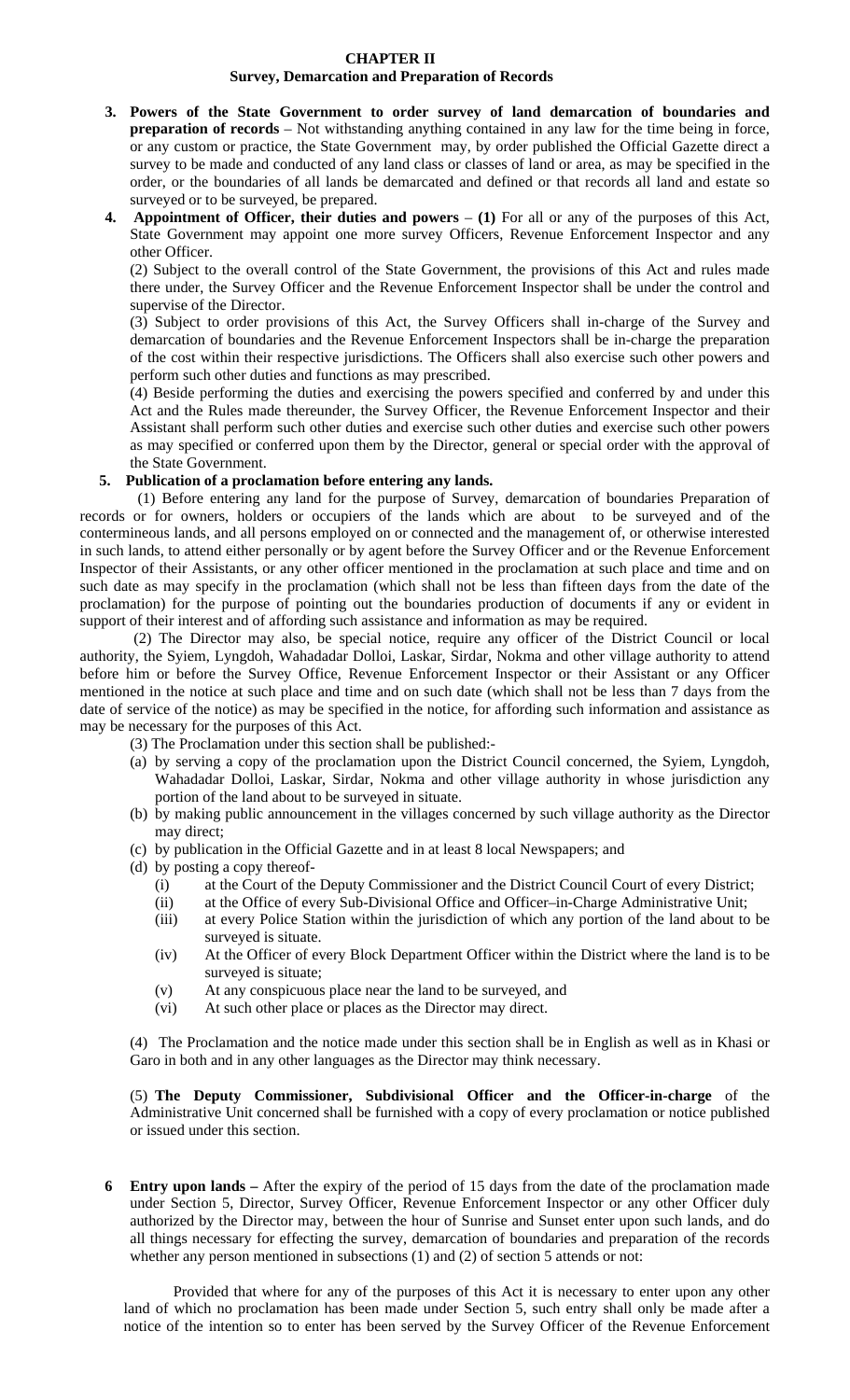Inspector or any Officer authorized by him in this behalf upon the owner, older or occupier of such land at least 24 hours previously.

- **7 Payment of cost of materials or labour supplied and other expenses** (1) When any material or labour has been supplied or has to be supplied for any other purposes mentioned in section 5, the Director shall forthwith cause the cost of such materials or labour to be paid to the person by whom the same were supplied.
	- (2) The Director shall also pay to every person requisition under Section 5 (2) such expenses as may be prescribed.
- **8 Owner, holder or occupier of lands to clear boundary lines etc –** The Survey Officer or other Officer authorized by him by a notice for this purpose, require any owner, holder or occupier to clear any boundary or other line as may be necessary for all of any of the purposes of this Act, by cutting down and removing any trees, jungles, fences or standing crops on his land.
- **9 Compensation** If any demand for compensation be made in respect of the clearance of any boundary or line or for any damages caused to the land or standing crops in pursuance of the requisition made under Section 8, or by any other act lawfully done in the course of the survey and demarcation of boundaries or for any other purposes under this Act, the Director or such other Officer as may be authorized by him in his behalf, shall ascertain and record the nature and the estimated value of any trees, jungles, fences or standing corps which have been cut down or removed and of any other damages caused to the land and shall offer compensation to the person entitled.
- 10 Survey map Registers, etc (1) The survey Officer shall prepare a cause to be prepared under his direction maps and such registers and other documents as may be prescribed of all lands which are to be, or have been, surveyed and demarcated under this Act.

(2) If at the time of survey, the boundary of any estate or field by undisputed, and its correctness be affirmed by any village authority then present, it may be defined and demarcated as pointed out by the owner, holder, occupier or person in occupation of the land.

(3) In case of dispute regarding boundary, ownerships, possession or other rights in respect of any land, the nature of the dispute and the names of the parties thereof shall be entered in the relevant Registers and other relevant documents.

**Preparation of Records: -** (1) The Revenue Enforcement Inspector shall prepare or cause to be prepared under his direction the records of lands in such form and manner as may be prescribed in respect of all lands and estates which are to be or have been surveyed and demarcated under Section 10.

- (2) All entries in the records prepared under Section 11 shall be made on the basis of actual possession provided that such possession is not contrary to any law for the time being in force, and every entry made in the records shall, until the contrary is proved be presumed to be correct.
- (3) Any dispute with regard to the rights over, title to or interest in the land so surveyed and demarcated under this section shall be referred to the civil court of competent jurisdiction, for decision.

**11. Inspection of maps records, etc, and filing of objections to Survey Officer and Revenue Inspector –** (1) As soon as the Survey, demarcation of boundaries and preparation of records of any land or extate in any area have been completed, the survey officer of the Revenue Enforcement Inspector shall, be a general notice issued under his signature call upon all persons specified in the notice to personally or be agent attend before them within 15 days of the date of the said notice for the purpose so called upon shall be allowed to field books and other relevant registers or documents and every person so called upon shall be allowed to inspect the maps, records and other relevant registers or documents in accordance with such requisition.

(2) The notice under subsection (1) shall specify the names of all person required to appear and shall be published or served in such manner as the Director may direct.

(3) Any person so called upon may flee objection in writing as to any entry relating to his lands made or recorded in the maps, records or any other relevant registers or documents within 10 days of this inspection of the maps or records and all such objections shall be attached to the relevant registers or documents.

**12**. **Inspection of maps, records, etc, and filing of objections to Director** – (1) The Director after receipt of the maps, records, and other relevant registers and documents together with objections, if any, forwarded under section 12, shall cause a notice to be published in the manner mentioned under clause (b) and (c) sub clauses (i), (ii), (iv) and (vi) of clause (d) of sub section (3) of section 5, for general information that the maps, demarcation of boundaries and records relating to the lands or who may have any objection, may filed such objection in writing before the Director after depositing such fee, not exceeding one hundred rupees, as may be prescribed within 30 days of the date of the notice.

(2) The Director shall, after the expiry of the said period of 30days, consider all the objections forwarded under section 12 and those received under this section, and if he is satisfied –

(a) that the objections relate to manifest errors or omission in the maps as to identification or demarcation of boundaries or in any entry in the records of other relevant registers or documents, he may, whether after the making such inquiry or otherwise as he deems to fit, order such corrections to be made and person or persons concerned shall be informed of the corrections so made within 7 days of the order.

Provided that no such order shall be made to the prejudice of any person without affording him reasonable opportunity to show cause---

(b)that the objections may be settled amicably, he shall try for such settlement and, if a settlement is arrived at between the parties, cause necessary corrections to be made, in the maps, registers and other relevant documents.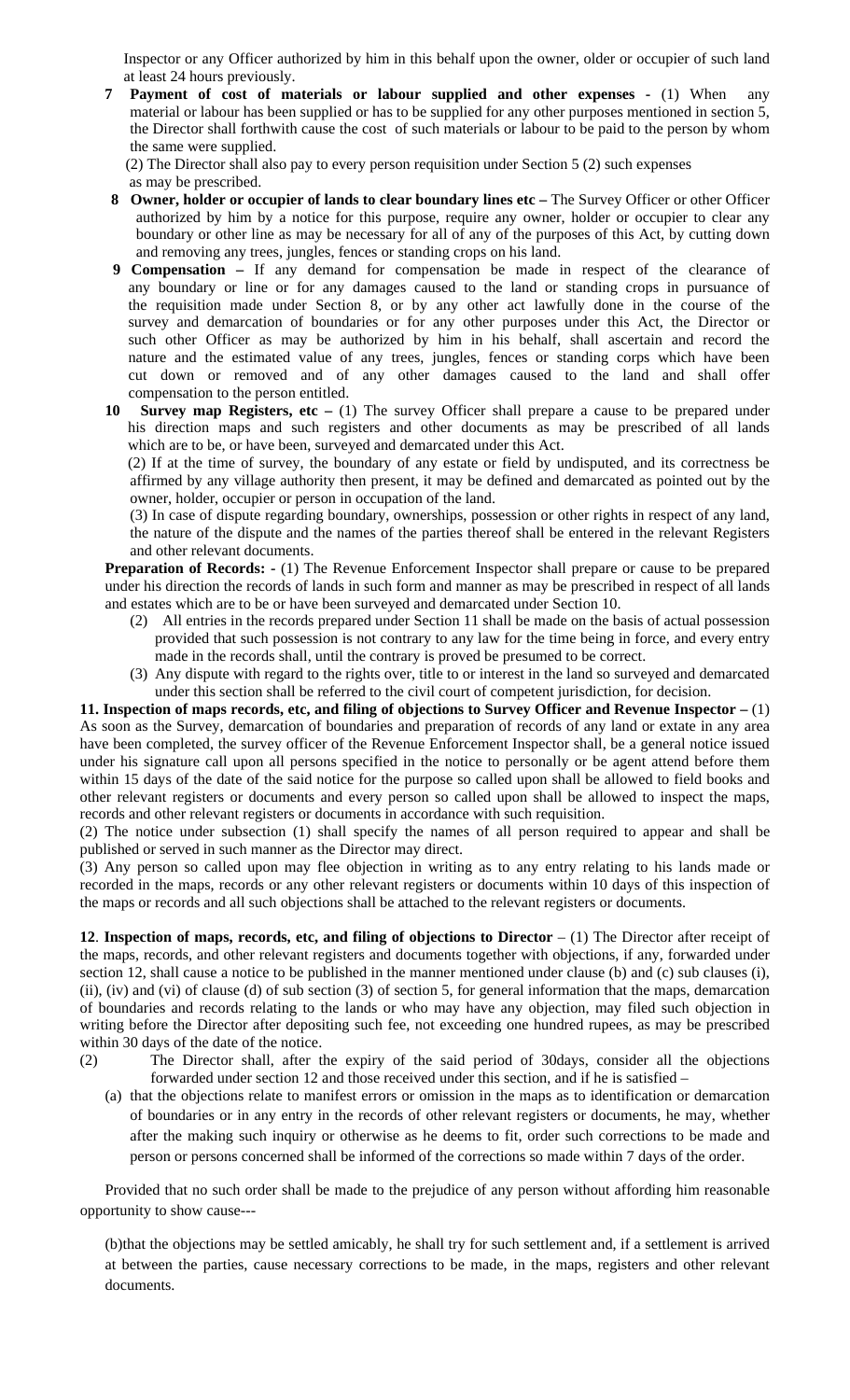(3) The Director may, for the purpose of disposal of the objections make such inquiry as he may deem fit and direct any person whom he believes have information or document pertaining to the objection to appear at the hearing and to furnish such information or to produce such documents as maybe required.

(4) The Director shall dispose of all objections within 90 days from the date of expiry of the notice under sub section. (1) and for the purpose of holding the enquiry may sit at any place within the State.

(5) After 90 days from the date of expiry of the notice under sub-section (1) The Director shall forward to the Government the maps, record and other relevant registers or documents with the objections received and orders passed thereon by him.

**(14) Confirmation of the maps or records by the Government and their maintenance and custody**-(1) the State Government may after considering the maps, records and other documents forwarded under sub-section 5 of section 13, by Order direct the publication of the maps or records prepared under this Act:

Provided that where the Government for reason to be recorded therefore deem it necessary that any maps, records or documents should be corrected or modified, it may direct the Director to cause such correction or modification to be made after hearing the objection, if any, in accordance with the Provision of Section 13.

(2)The State Government after 45 days of the publication of the maps or records under sub-section (1) confirm such maps or records and every such order of confirmation shall be published in the official Gazette, upon which and until the country is proved such maps or records shall be presumed to be corrected.

(3) The maps, records and other registers and documents prepared under this Act shall be maintained in such manner and kept in the custody of such officer as may be prescribed.

15. **Order and confirmation to be placed before the state Legislature**. – Every order made under sub-section (2) of section 14 shall be laid before the earliest possible session of the Legislature of the State.

**16**. **Erection of temporary boundary marks and maintenance thereof**. The Director, the Survey Officers or the Revenue Enforcement Inspector may cause to be erected temporary marks in such manner as may be prescribed in any lands surveyed or to be surveyed under this Act, and may require any occupant of the land to maintain such marks until the survey operation is concluded or until permanent boundary marks are erected.

**17**. **Erection of permanent boundary marks and maintenance thereof-**(1) The Director may at any time cause to be erected on any land which has been surveyed under this Act, permanent boundary marks in such manner as maybe prescribed and in such number as may be prescribed:

Provided that, ten days before the erection of any permanent boundary mark, the Director shall, for the information of all concerned, cause to be posted in his office and at such other place or places as the Director may direct, besides causing public announcement in the village authority as the Director may direct a specification of the marks which he proposes to erect on any land or estate and an estimate of their cost.

(2) Every owner, holder or occupier of that land shall preserve such permanent boundary marks, lawfully erected on his land and shall give immediate notice to the Director or such other authority as may be prescribed, if such marks are injured, destroyed or removed.

**18. Re-erection of injured boundary marks and recovery of expenses thereof -** Whenever is shall come to the notice of the Director, the Survey Officer or the Revenue Enforcement Inspector that any temporary or permanent mark erected under the provision of this Act has been injured, destroyed or removed or requires repairs the Director, the Survey Officer or the Revenue Enforcement Inspector may cause such boundary mark to be re-erected, restored or repaired and the Director may cause to be recovered any expense incurred in respect of such re-erection, restoration or repairs in such proportions as he shall think fit from the owner, holder or occupier of the land to whom such boundary marks may have been assigned under the provision of this Act.

Provided that no such expenses shall be recovered unless the Director is satisfied that the owner holder or occupier has removed,destroyed or injured the said marks withfully.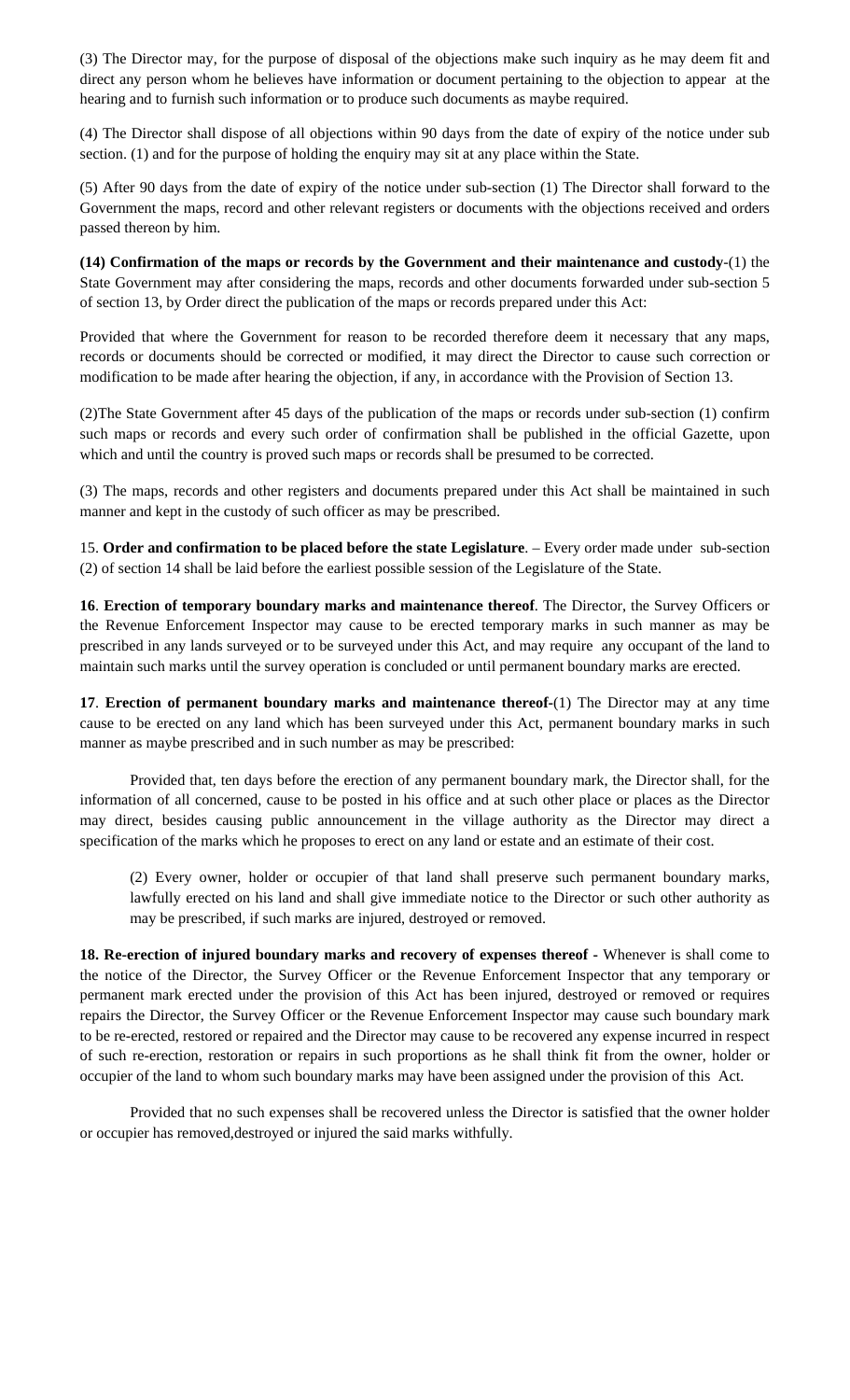### **Chapter III**

#### **Miscellaneous**

**19. Power to exempt from operation of the Act**: - The State Government may, by notification, direct that all or any of the provisions of this Act shall not apply to such areas, land or classes of lands as maybe specified in the notification.

**20. Service of notice**-(1) Every notice under this Act or the Rule made there under required to be served on any person maybe served-

(a) by delivering an authenticated copy thereof to the person to whom it is directed, or by delivering such copy at the usual place of abode of such person to some adult member o his family or in case it cannot be so served, by posting such a copy upon some conspicuous part of the usual or last known plac of abode of such person.

(b) by registering post such person usual place of abode, or to the place where he may be known to reside; Provided that incase such notice cannot be served in any of the ways herein before mentioned, it shall be served in such a way as the Officer issuing the notice may direct.

(2) In cases where two or more persons are owners, holders or occupiers of any land services of notice under this Section shall be deemed to be good and sufficient service if it is served on any one of them.

**21. Penalty for not giving notice of injury to boundary marks: -** If any person, being bound by the provisions of sub-section (2) of Section 17 to give such notice in respect of any boundary marks having been injured, destroyed or removed, or requiring repairs fails to give such notice, he shall on conviction be liable to a fine not exceeding one hundred rupees.

**22. Penalty for removing boundary marks:-** Any person willfully erasing, removing or damaging any boundary mark which has been lawfully erected under this Act shall; on conviction be punishable with imprisonment for a term which may extend to one year or with fine not exceeding five hundred rupees or with both.

## **23. (1) An appeal , if presented within 30 days from the date of such order or decision shall lie:-**

(i) to the Director, against any order or decision of the Survey Officer, Assistant Survey Officer, a Revenue Enforcement Inspector and

(ii) to the Meghalaya Board of Revenue against any order or decision of the Director.

(2) In computing the period 30 days under sub-section (1) the time required to obtain the certified copy of the order appealed against shall be excluded

**24. Delegation of powers of the Director: -** The Director with the approval of the State Government may delegate all or any of his duties or functions under this Act to any Officer appointed by the Government in this behalf.

**25. Expenses of the persons appearing at the bearings:-** All expenses incurred by any person or persons filing an objection, including their witnesses, in attending the hearing before the Director under this Act shall be borne by the persons concerned but persons attending such hearing on a requisition made by the Director or the Government shall be paid such expenses as may be prescribed.

**26. Bar of suit in Civil court:-** No suit shall lie any Civil Court to set aside or modify any order or decision passed or made by the State Government, the Meghalaya Board of Revenue, the Director or any Officer under this Act.

**27. Collection and recovery of amount due under the Act and Rules: -** Except as provided in this Act, any costs, fines, expenses or any amount which is payable under this act or the Rules made there under may be recovered as arrears of land Revenue.

**28. Officers to have the powers of a Civil Court in certain matters: -** The Director, the Survey Officer, the Revenue Enforcement Inspector and their Assistants shall, for the purpose of survey, demarcation of boundaries, enquiry and disposal of objections and preparation of records under this Act, have the powers of a Civil Court under the Code of Civil Procedure,1908(Act 5 1908) in respect of the following matters, namely:-

- (a) summoning the attendance of any person:
- (b) requiring the production of any document:
- (c) examining any person on oath.